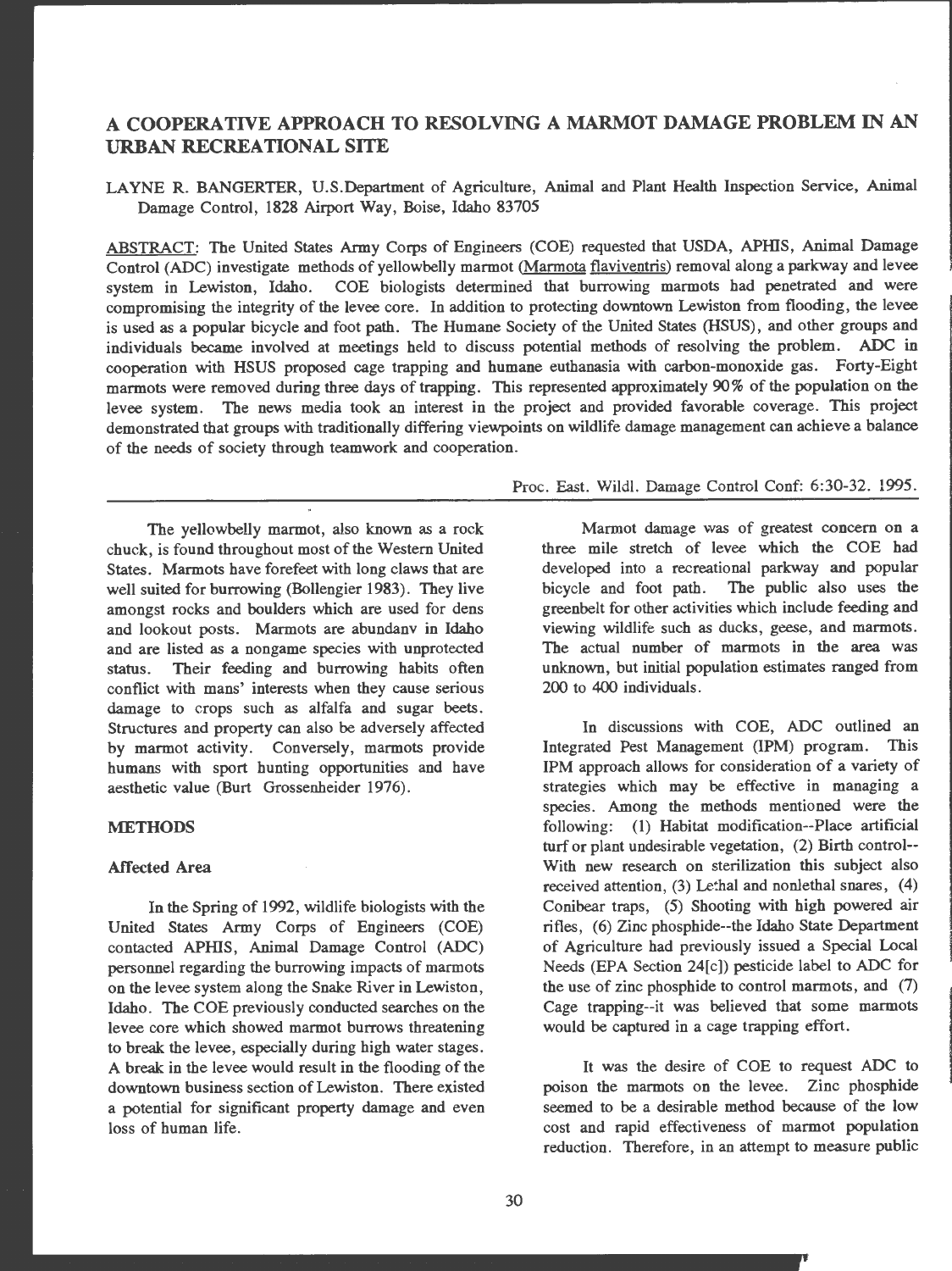sentiment, the COE announced to the public the draft proposal of toxicant use on the levee .

# **Public Concerns**

Immediate opposition arose against the notion of toxicant use in such an area. Many groups and individuals spoke out against this action. Among these were a local veterinarian, Lewis and Clark Animal Shelter, and the Humane Society of the United States (HSUS). Some members of the public insisted that there was no problem and the marmots should be left alone. Other opinions appeared in the media which favored such an action regarding a human/wildlife conflict. Nevertheless, it was apparent to COE and ADC that this subject was not only of great public interest but also potentially volatile. Due to these factors, project action was postponed until a plan could be developed through further public involvement.

# Public Involvement

On March 9, 1993, ADC and COE met with all interested parties to determine an amiable solution to the problem. Representatives from the HSUS, Idaho Department of Fish and Game, Lewis and Clark Animal Shelter and other individuals attended the meeting. The group concluded that the marmots posed a threat to the levee and control of some form was warranted. However, the use of zinc phosphide or any toxicant was dropped from further consideration due to social concerns specific to the levee/greenbelt. With input from this group, a plan was developed for cage trapping and euthanasia of the marmots. Carbonmonoxide gas was the selected form of euthanasia as endorsed by the American Veterinary Medical Association (AVMA) (AVMA 1986). ADC agreed to supervise and lead the project and HSUS agreed to monitor the trapping and handling of the animals.

Special concerns identified in this meeting were: (1) For protection of human life (should the levee break) and property, the levee marmots should be managed, (2) Animals should be handled kindly, (3) Project timing should be such as to avoid the reproductive stage which would leave young marmots in the den without parental care, (4) The public would be made aware of the project ahead of time, (5) Euthanized marmots should be disposed of properly, and (6) Marmot colonies adjacent to but not on the levees should not be removed or controlled.

The option to relocate the marmots was discussed but not recommended. Translocation of free-ranging, wild animals is a complicated, costly and often overrated wildlife management technique, which may jeopardize the animals involved and adversely affect the environment into which they are introduced (Leon 1988). The AVMA, National Association of State and Public Health Veterinarians and the Council of State and Territorial Epidemiologists oppose the relocation of mammals because of risk of disease transmission among mammals (Centers for Disease Control 1990).

Other factors that might affect implementation of the project were discussed. These were: media involvement (radio, newspapers, T.V.), vandalism of traps and equipment, irate individuals and possible protests. There were also concerns that project workers may be confronted by extreme individuals attempting to hamper the effectiveness of the effort.

### Implementation

The COE placed signs on the levee which featured a general explanation of the purpose and need of the project. A news release also explained the new direction of the proposed action. Pamphlets describing the control also were available to the public. Cage trapping began March 22, 1993, more than a year from the time that control work had been requested. Approximately 50 cage traps were baited with carrots and placed on top of the levee.

### **RESULTS**

It became apparent that the marmots were habituated to humans, and being neither wary or trap shy, readily entered the traps. Commercially available marmot attractants were used to coax the more hesitant individuals. It also became evident that there were far fewer marmots on the levee than was indicated by original estimates.

In three days of trapping 48 marmots were captured and euthanized with carbon-monoxide gas. Of these, 26 were females and 22 were males. Physical condition of the marmots was determined to be fair to poor. Project workers estimated that 90% of the marmot population on the levee was captured. This estimate was derived after workers counted only 3 marmots during surveys conducted on the 3 mile